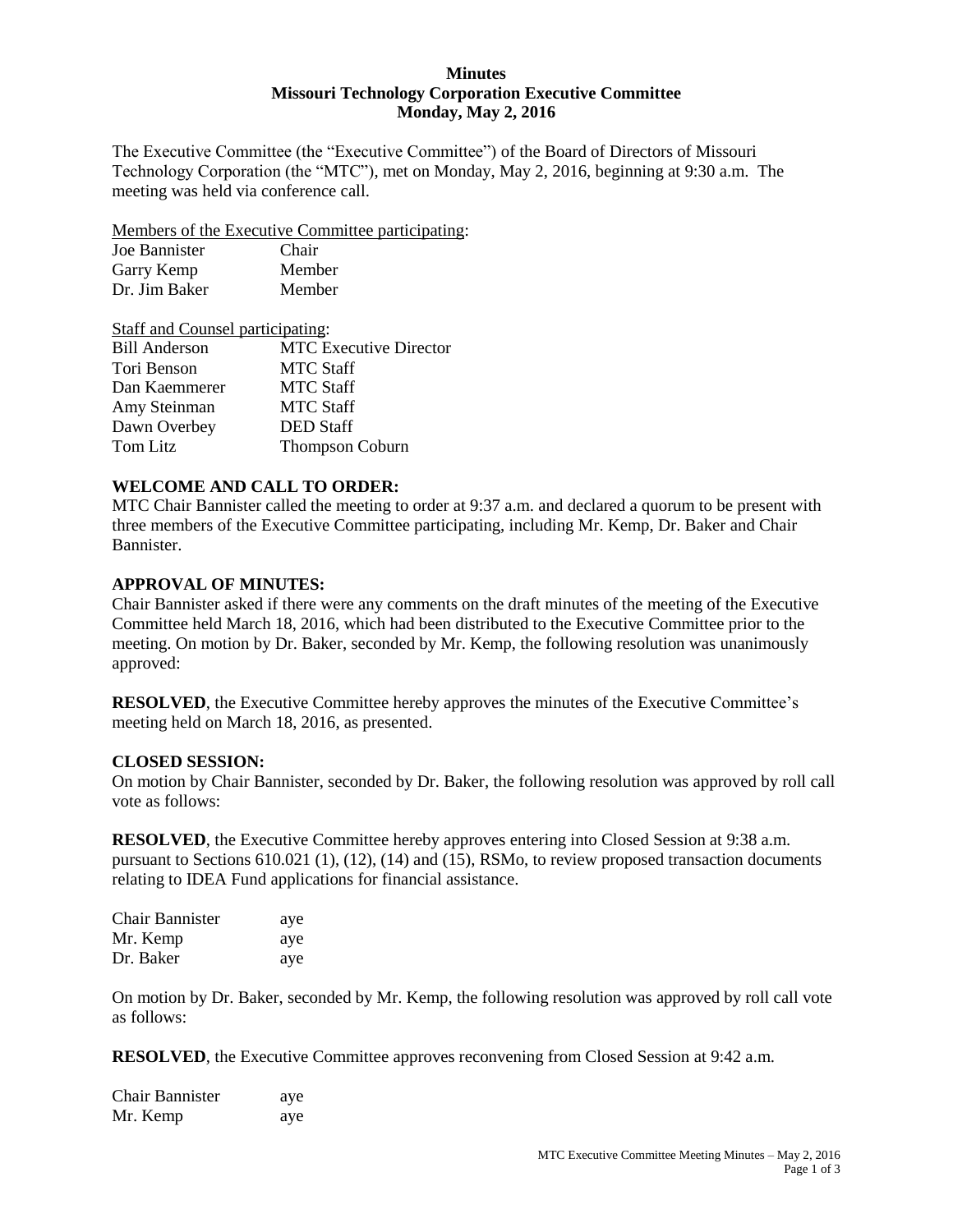Dr. Baker aye

Chair Bannister reported that the Executive Committee took no action in Closed Session after a discussion confined to the matters stated above.

## **IDEA FUND TRANSACTION DOCUMENTS:**

On motion by Dr. Baker, seconded by Mr. Kemp, the following resolutions were unanimously approved:

# **PFITR**

**RESOLVED**, the Executive Committee on behalf of the MTC Board hereby approves the transaction documents for a convertible secured loan by MTC in an amount up to \$150,000 pursuant to Seed Capital Co-Investment Application 2015-16-022 (PFITR LLC) in substantially the form presented;

**FURTHER RESOLVED**, the Executive Committee on behalf of the MTC Board hereby authorizes the MTC Executive Director to execute and deliver on behalf of the MTC all documents relating to such loan on behalf of the MTC; and

**FURTHER RESOLVED**, the Executive Committee on behalf of the MTC Board hereby authorizes the MTC Executive Director on behalf of the MTC to negotiate, amend, and approve any and all agreements, documents or instruments and to take such other actions as may be required or desirable in connection with, or in furtherance of such loan.

## **MedAware Solutions, Inc.**

**RESOLVED**, the Executive Committee on behalf of the MTC Board hereby approves the transaction documents for an investment by MTC in the amount of \$250,000 to purchase Class B Common Shares of MedAware Solutions, Inc. pursuant to Seed Capital Co-Investment Application 2015-17-011 (MedAware Solutions, Inc.) in substantially the form presented;

**FURTHER RESOLVED**, the Executive Committee on behalf of the MTC Board hereby authorizes the MTC Executive Director to execute and deliver on behalf of the MTC all documents relating to such loan on behalf of the MTC; and

**FURTHER RESOLVED**, the Executive Committee on behalf of the MTC Board hereby authorizes the MTC Executive Director on behalf of the MTC to negotiate, amend, and approve any and all agreements, documents or instruments and to take such other actions as may be required or desirable in connection with, or in furtherance of such loan.

## **Digital Legacy LLC**

**RESOLVED**, the Executive Committee on behalf of the MTC Board hereby approves the transaction documents for an investment by MTC in the amount of \$150,000 to purchase Class A Preferred Units of Digital Legacy, LLC pursuant to Seed Capital Co-Investment Application 2015-18-015 (Digital Legacy, LLC) in substantially the form presented;

**FURTHER RESOLVED**, the Executive Committee on behalf of the MTC Board hereby authorizes the MTC Executive Director to execute and deliver on behalf of the MTC all documents relating to such investment on behalf of the MTC; and

**FURTHER RESOLVED**, the Executive Committee on behalf of the MTC Board hereby authorizes the MTC Executive Director on behalf of the MTC to negotiate, amend, and approve any and all agreements, documents or instruments and to take such other actions as may be required or desirable in connection with, or in furtherance of such investment.

On motion by Chair Bannister, seconded by Mr. Kemp, the following resolutions were unanimously approved: